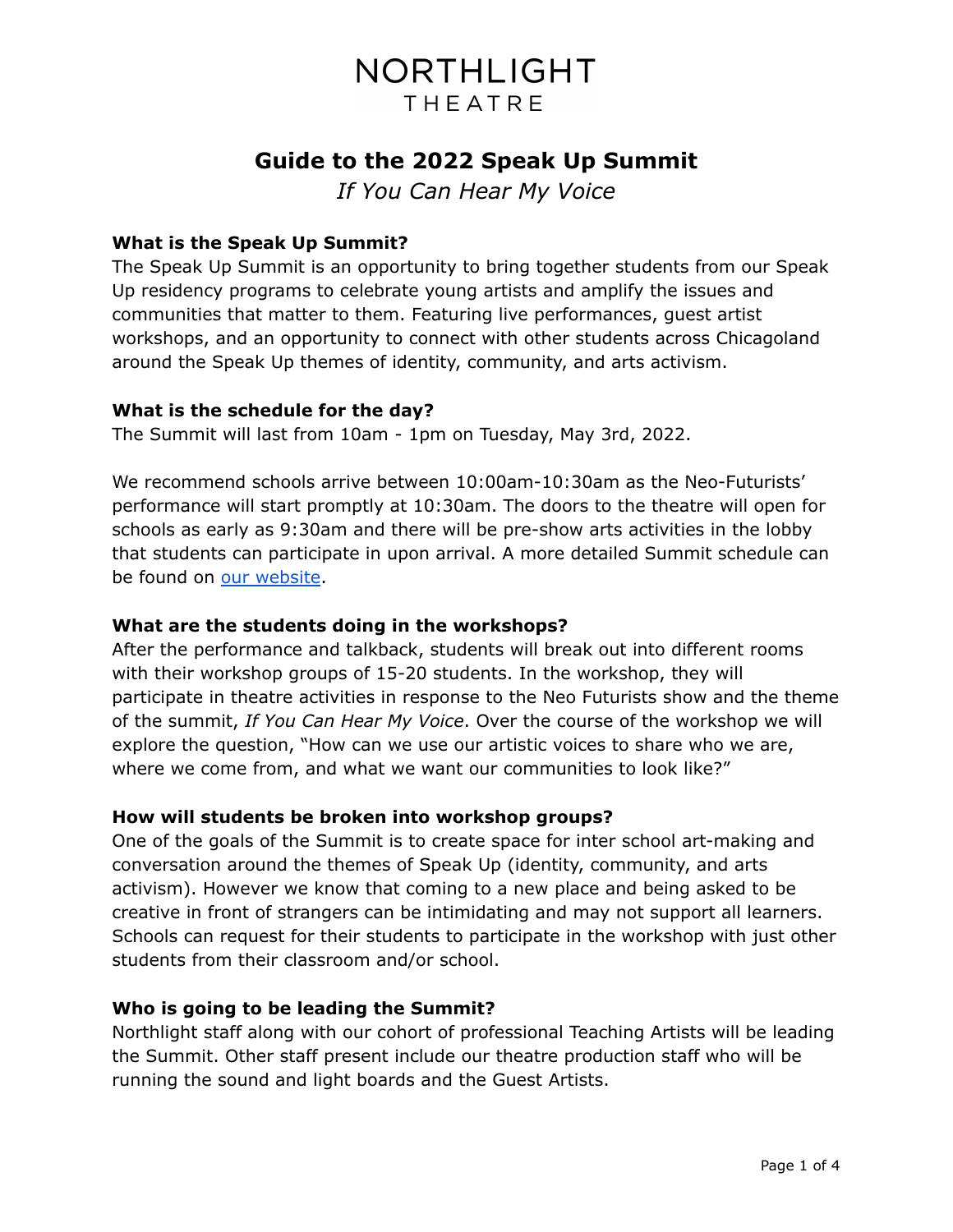#### **Summit 2022 Staff**

You can find their bios on our [website](https://northlight.org/teaching-artists/).

#### **Teaching Artists**

Abaigael O'Donnell Abby Thompson Dinah Berkeley Edmund O'Brien Gus Thomas Juniper Jones Kelsey Chigas Nate Cohen Tia Jemison Tyra Bullock

### **Northlight Staff**

Christina Lepri Ruben Carrazana Alexi Siegel Eric Smith

#### **Bus Reimbursement**

The Summit is entirely free for schools and students to participate in and Northlight is able to reimburse you for the number buses you requested in your registration form. We are happy to work with you on the easiest way to process that reimbursement. The two simplest options would be:

- 1. To have the bus company send the invoice directly to Northlight and we will pay the invoice.
- 2. To have the school pay the bus company and then have the school submit the receipt for reimbursement from Northlight.

Northlight will need **all final receipts or invoices by June 1, 2022.**

#### **Media Release for Permission slips**

Northlight will be taking photos of the summit to share with our funders and future schools. A media release for students is attached at the end of this guide.

#### **Student Goodie Bags**

Students will be given a goodie bag at the end of the day to encourage them to continue using their artistic voices. The bags will include:

- Notebooks and fun pens/pencils
- Stickers
- A candy treat (no peanuts)

There will also be an option lunch scavenger hunt where students can win additional prizes including a treat bag and gift cards.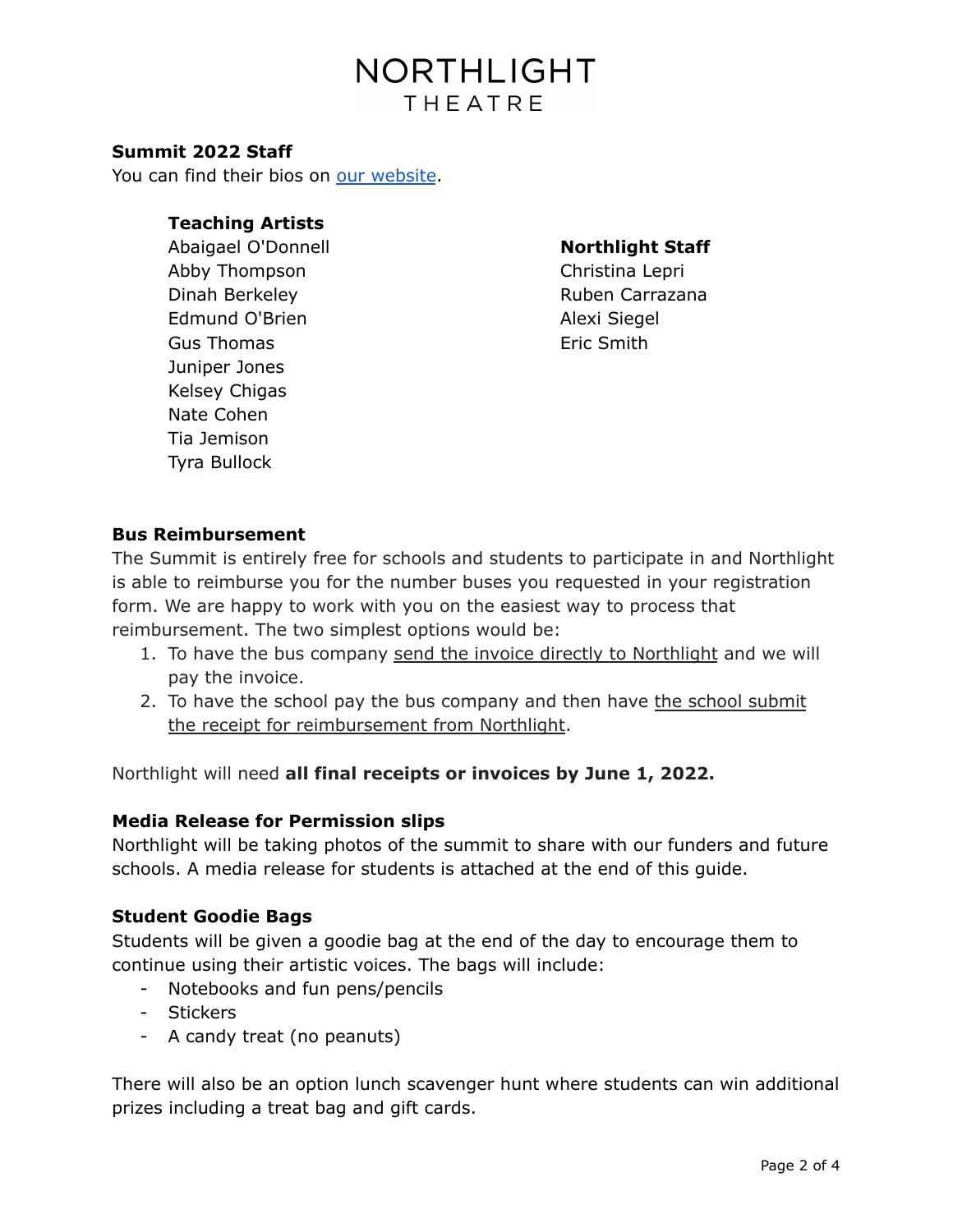## **COVID policies**

As of 4/18/2022, Northlight is requiring all students, chaperones, and staff to be fully masked for the duration of the Summit (with the exception of unmasking for lunch). The only exception will be for the Guest Artist performers who will be onstage at least 15' away from the nearest row of students.

# **Getting to the Theatre**

Northlight Theatre is located at 9501 Skokie Blvd. in Skokie, IL, inside the North Shore Center for the Performing Arts. We are just east of the I-94 Edens Expressway (across from Westfield Old Orchard shopping center) – easily accessible from Chicago as well as the North and Northwest suburbs.

## DIRECTIONS

From Chicago: Take I-94 west and exit at Old Orchard Road (east). Proceed east on Old Orchard Road to Skokie Boulevard . Turn right (south) onto Skokie Boulevard. After the intersection of Golf Road and Skokie Boulevard , make a left turn at the traffic light ( Foster Ave ).



# **Bus Parking**

Buses will be able to park in the Athletico Physical Therapy parking lot just behind the main theatre parking lot.